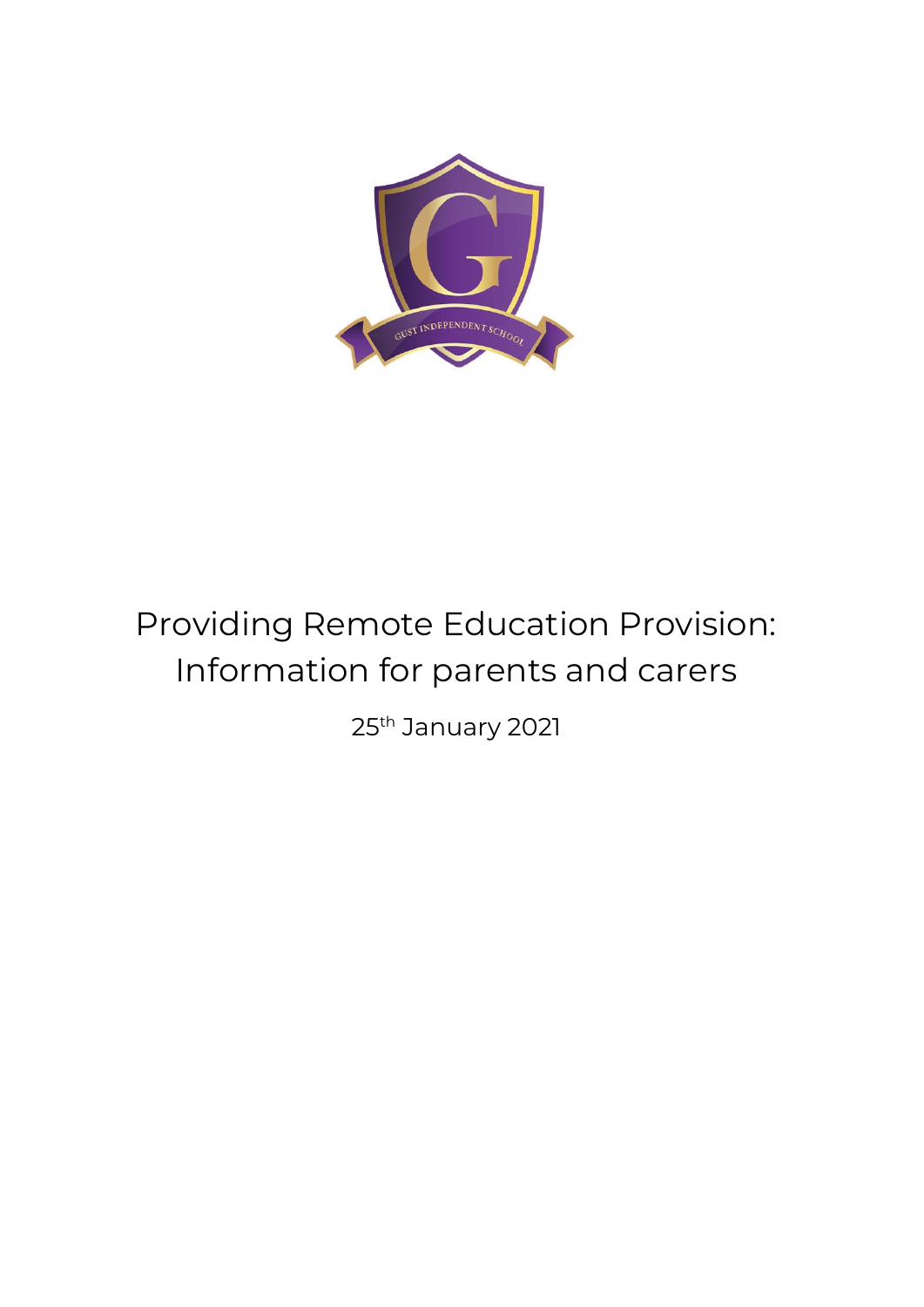#### **Remote education provision: information for parents**

This information is intended to provide clarity and transparency to pupils and parents or carers about what to expect from remote education where national or local restrictions require entire cohorts (or bubbles) to remain at home.

For details of what to expect where individual pupils are self-isolating, please see the final section of this page.

#### The remote curriculum: what is taught to pupils at home

A pupil's first day or two of being educated remotely might look different from our standard approach, while we take all necessary actions to prepare for a longer period of remote teaching.

What should my child expect from immediate remote education in the first day or two of pupils being sent home?

At GUST Independent School we are committed to providing high-quality remote education for our pupils. We want to ensure that all of our pupils are able to progress well, as well as ensuring pupils are fully engaged in their learning whilst they are working from home. Our fantastic team of teachers have been working to upload high-quality learning resources that all pupils can engage with. We regularly evaluate and update our remote learning provision and, in light of the government announcement of a national lockdown, we have fully reviewed and updated our remote learning plan again.

As a special school, GUST continues to remain open full time for all pupils. Whilst all pupils are encouraged to attend, we are aware that there will be certain circumstances that may prevent a child from attending as usual. Therefore, we have an updated remote learning plan in place tailored for all pupils to engage with and to keep them on track with their learning. All pupils, across all year groups, will be offered a wide and varied curriculum through activities, games and/or assessments. Teachers will be available to answer individual pupil questions via phone or email during the normal school day. Pupils will also have a daily welfare check-in with the school administrator or a class teacher.

Following the first few days of remote education, will my child be taught broadly the same curriculum as they would if they were in school?

We teach the same curriculum remotely as we do in school wherever possible and appropriate. However, we have needed to make some adaptations in some subjects. For example, some practical activities, like animation, and vocational lessons may need to be adapted or exchanged for something different.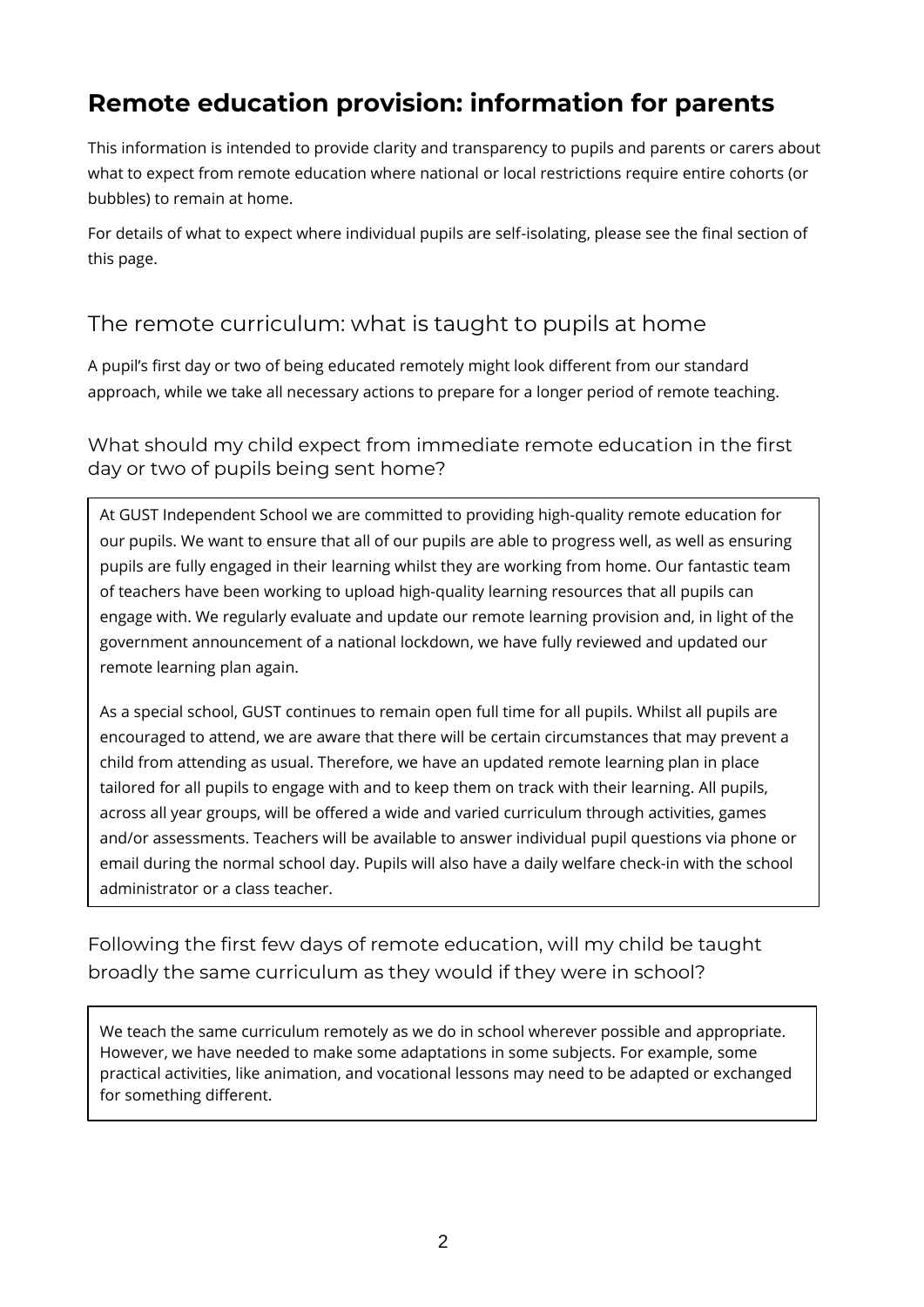## Remote teaching and study time each day

How long can I expect work set by the school to take my child each day?

We expect that remote education (including remote teaching and independent work) will take pupils broadly the following number of hours each day:

| Key Stage 1       | 3 hours a day on average across the<br>cohort, with less for younger children |
|-------------------|-------------------------------------------------------------------------------|
| Key Stage 2       | 4 hours a day                                                                 |
| Key Stage 3 and 4 | 5 hours a day                                                                 |

These are minimum expectations set by the Department for Education. GUST Independent School is aware of the damage that COVID-19 and national lockdowns have on the mental wellbeing of pupils and their families. If a pupil is not meeting these minimum requirements, staff will discuss ways of creating a more accessible timetable/curriculum to meet that pupils needs and maintain their mental health and overall wellbeing.

#### Accessing remote education

How will my child access any online remote education you are providing?

Primary pupils will be emailed a weekly plan of lessons with daily activities. The plan will include activities that are commonly accessible to all families. Secondary pupils will be emailed daily maths and English activities. Resources will also be sent via email to be read on a device or printed off at home. If a child or parent or carer are having any difficulties accessing any remote learning they are encouraged to highlight the issue with the class teacher who will endeavour to

If my child does not have digital or online access at home, how will you support them to access remote education?

We recognise that some pupils may not have suitable online access at home. We take the following approaches to support those pupils to access remote education:

- pupils can access any printed materials needed if they do not have online access via the school lead administrator
- pupils can discuss their work with their teacher if they do not have online access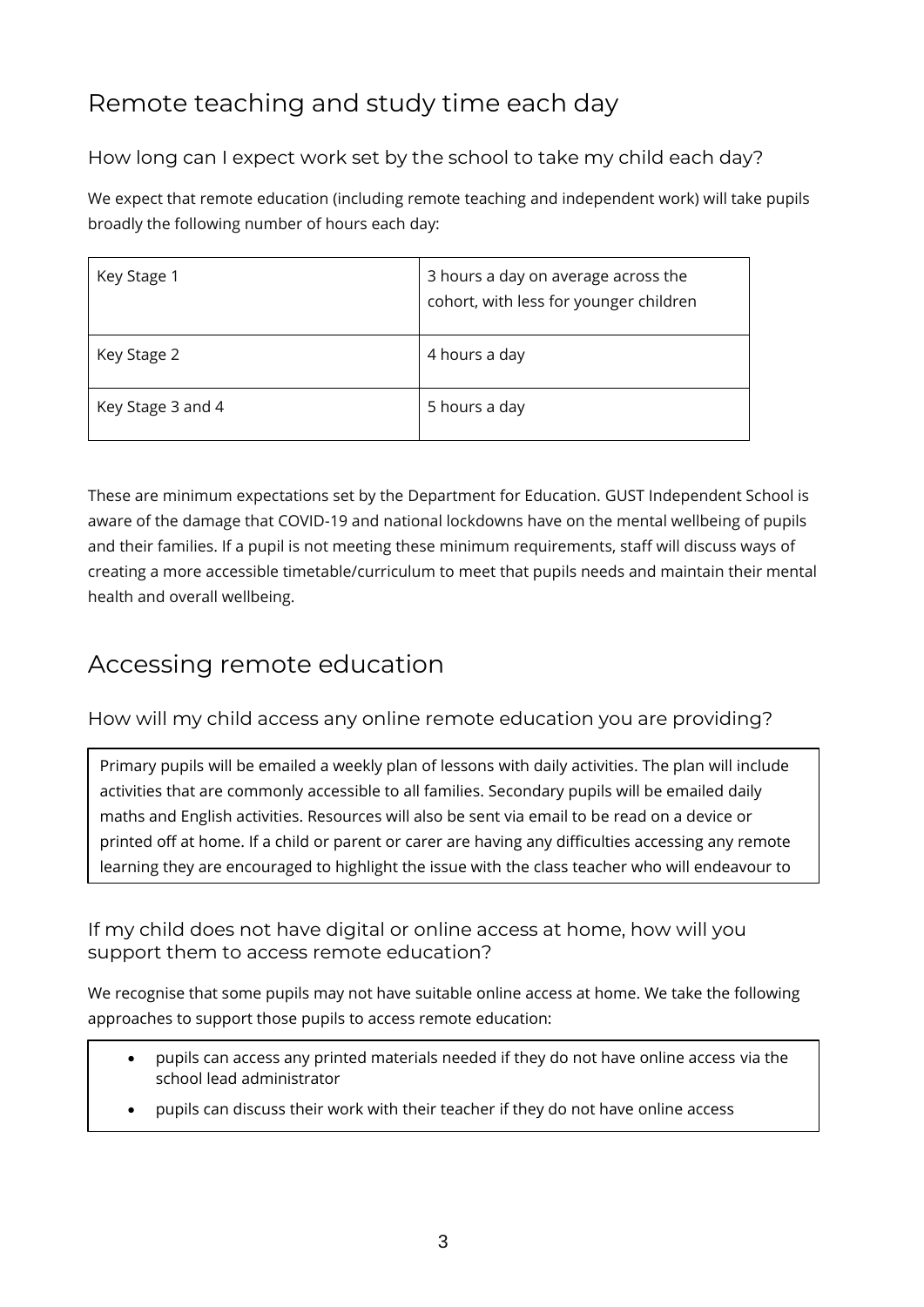#### How will my child be taught remotely?

We use a combination of the following approaches to teach pupils remotely:

Some of our remote teaching approaches: • recorded teaching (e.g. Oak National Academy lessons, video/audio recordings made by teachers) • printed paper packs produced by teachers (e.g. workbooks, worksheets)

- accessible plan of activities all in one place
- textbooks and reading books pupils have at home
- commercially available websites supporting the teaching of specific subjects or areas, including video clips or sequences
- long-term project work and/or internet research activities

#### Engagement and feedback

What are your expectations for my child's engagement and the support that we as parents and carers should provide at home?

- expectations for pupils' engagement with remote education are that they will try their best to complete the activities that have been set and discuss any concerns with a parent/carer or teacher
- expectations of parental support are that a daily routine will be followed, as fits your family's needs, and that parents offer support and guidance with activities as and when appropriate

How will you check whether my child is engaging with their work and how will I be informed if there are concerns?

- we will check pupils' engagement with remote education during daily welfare phone calls teachers may also call or email
- where engagement is a concern, we will discuss the concerns with a parent or carer via phone

How will you assess my child's work and progress?

Feedback can take many forms and may not always mean extensive written comments for individual children. For example, whole-class feedback or quizzes marked automatically via digital platforms are